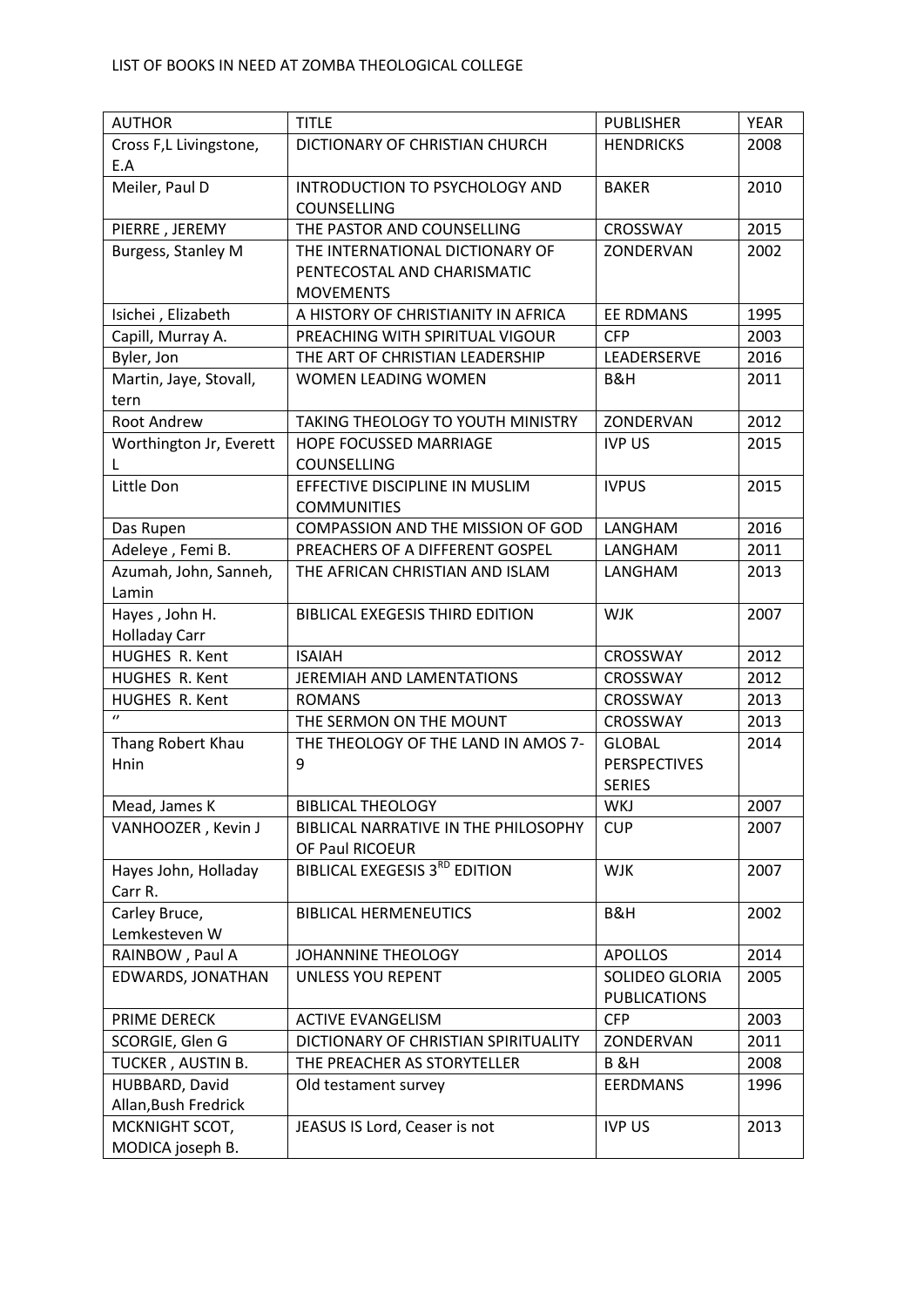| <b>KUBO SAKAE</b>                        | A READERS ENGLISH- GREEK LEXICONOF<br>THE NEW TESTAMENT | ZONDERVAN          | 2015 |
|------------------------------------------|---------------------------------------------------------|--------------------|------|
| MOUNCE WILLIAM D.                        | THE ZONDERVAN GREEKAND ENGLISH                          | ZONDERVAN          | 2008 |
|                                          | INTERLINER NEW TESTAMENT (KJV-NIV)                      |                    |      |
| WIGRAM, G, V.                            | THE NEW ENGLISHMANS HEBREW                              | <b>HENDRICKSON</b> | 1996 |
|                                          | CONCORDANCE OF THE OLD TESTAMENT                        |                    |      |
| WAGNER, William                          | HOW ISLAM PLANS TO CHANGE THE                           | Kregel             | 2012 |
|                                          | <b>WORLD</b>                                            |                    |      |
| Braswell JR. GW                          | ISLAM ITS PROPHETS, PEOPLE, POLITICS                    | B&H                | 1996 |
|                                          | <b>AND POWER</b>                                        |                    |      |
| VAN GELDER, CRAIS                        | THE ESSENCE OF THE CHURCH                               | <b>BAKER</b>       | 2000 |
| CHEONG JOHN, MENES                       | <b>CHRISTIAN MISSION AND ECONOMIC</b>                   | <b>WCL</b>         | 2015 |
| <b>ELOISE HIEBERT</b>                    | <b>SYSTEMS</b>                                          |                    |      |
| <b>TAM SLANG - YANG</b>                  | <b>COUNSELING AND PSYCHOTHERAPHY</b>                    | <b>BAKER</b>       | 2011 |
| CLAAR, VICTOR V.                         | ECONOMICS IN CHRISTIAN PERPECTIVE                       | <b>IVPUS</b>       | 2007 |
| <b>BYLER, JON</b>                        | 7B KEYS TOFINANCIAL FREEDOM                             | LEADERSERVE        | 2016 |
| FRAME JOHN m                             | <b>MEDICAL ETHICS</b>                                   | P&R                | 2015 |
| PORTER, STANLEY E;<br>ROBINSIN, JASON    | <b>HERMENEUTICS</b>                                     | <b>EERDMANS</b>    | 2011 |
| <b>OLEVIANUS, CASPER</b>                 | AN EXPOSITION OF APOSTLES CREED                         | <b>RHB</b>         | 2010 |
| <b>BOWER, JOHN</b>                       | THE LARGER CATESCHISM                                   | <b>RHB</b>         | 2010 |
| ODONOVAN, WILBUR                         | BIBLICAL CHRISTIANITY IN MODERN<br><b>AFRICA</b>        | <b>PATERNOSTER</b> | 2000 |
| ZONDERVAN                                | NIVSTUDY BIBLE(4 COPIES                                 | ZONDERVAN          | 2011 |
| <b>ILLUSTRATED STUDY</b><br><b>BIBLE</b> | <b>ILLUSTRATED STUDY BIBLE</b>                          | <b>TYNDALE</b>     | 2015 |
| PLUMMER, ROBERT L                        | 40 QUESTIONS ABOUT INTERPRETING<br>THE BIBLE            | <b>KREGEL</b>      | 2010 |
| Witsius, Herman                          | SACREAD DISSERTATIONS ON THE                            | <b>RHB</b>         | 2010 |
|                                          | APOSTLES CREED, 2 VOLS                                  |                    |      |
| SIRE, JAMES W.                           | APOLOGETICS BEYOND REASON                               | <b>IVP US</b>      | 2014 |
| <b>GROOTHUIS, DOUGLAS</b>                | <b>CHRISTIAN APOLOGETICS</b>                            | <b>IVP US</b>      | 2011 |
| VANDERGROE,                              | THE CHRISTIAN ONLY COMFORT IN LIFE                      | <b>RHB</b>         | 2016 |
| <b>THEODORUS</b>                         | AND DEATH                                               |                    |      |
| MCGOLDRICK, JAMES E.                     | PRESBETERIAN AND REFORMED<br><b>CHURCHES</b>            | <b>RHB</b>         | 2011 |
| <b>SHERIDAN MARK</b>                     | LANGUAGE FOR GOD IN PATRISTIC                           | <b>IVP US</b>      | 2015 |
|                                          | <b>TRADITION</b>                                        |                    |      |
| <b>GOLDINGAY, JOHN</b>                   | MODELS OF IMTERPRETATION OF<br><b>SCRIPTURE</b>         | <b>CLEMENTS</b>    | 2004 |
| MANSOOR, MENAHEM                         | <b>BIBLICAL HEBREW STEP BY STEP</b>                     | <b>BAKER</b>       | 1979 |
| KELLEY, PAIGE H                          | <b>BIBLICAL HEBREW</b>                                  | <b>EERDMANS</b>    | 1992 |
| EVANS, JEREMY A                          | TAKING CHRISTIAN MORAL SERIOUSLY                        | B&H                | 2011 |
| WITSIUS, HERMAN                          | ECONOMY OF THE COVENANTS BETWEEN                        | <b>RHB</b>         | 2010 |
|                                          | GOD AND MAN 2VOLS.                                      |                    |      |
| <b>THANG ROBERTKHUA</b>                  | THE THEOLOGY OF THE LAND IN AMOS 7-                     | LANGHAM            | 2014 |
| <b>HNIN</b>                              | 9                                                       |                    |      |
| <b>MASSINGUE XAVIER</b>                  | THEOLOGY OF WORK AND POVERTY                            | LANGHAM            | 2014 |
|                                          | ALLEVIATION IN MOZAMBIQUE                               |                    |      |